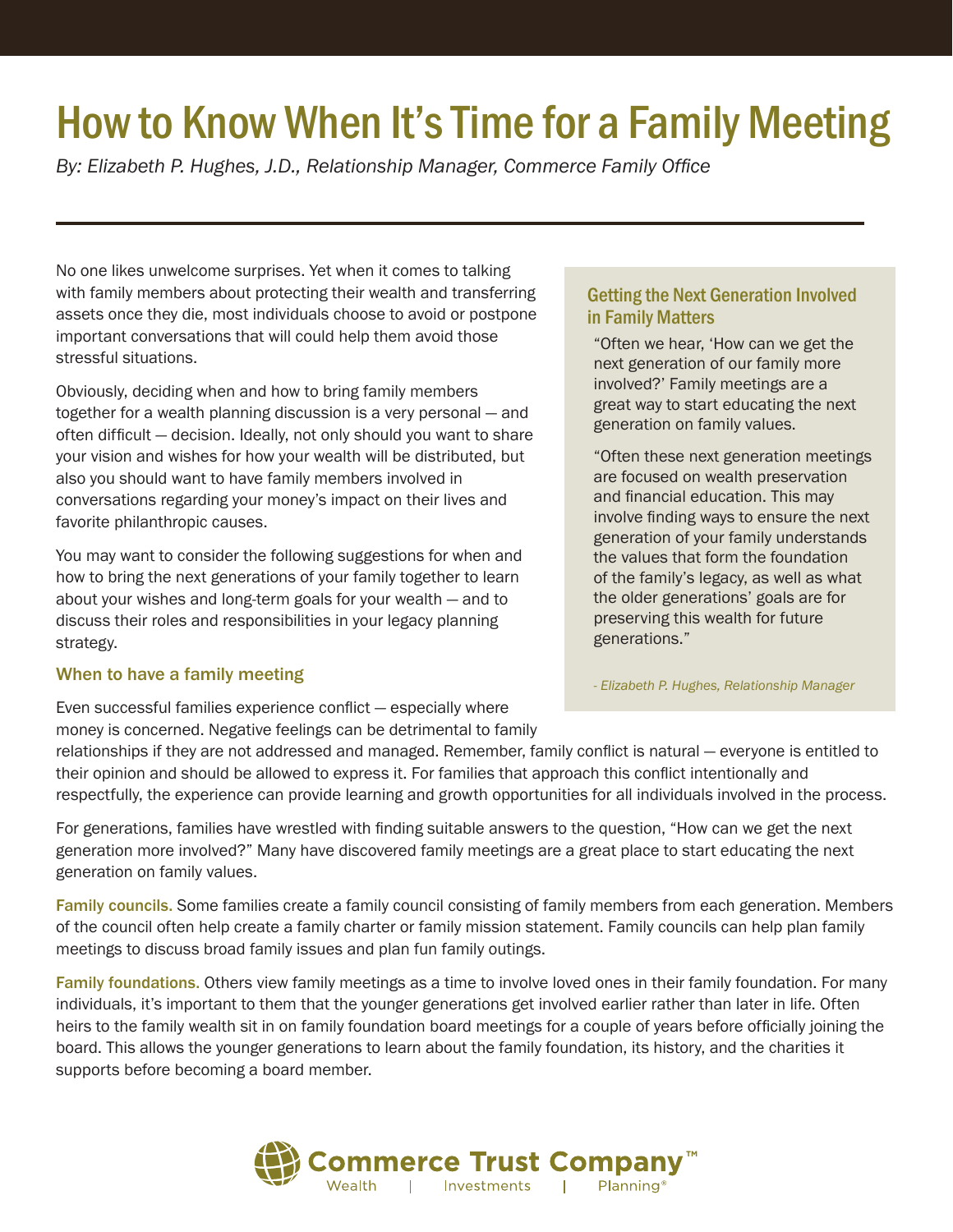Family business shareholders' meetings. For family members who are not working for the family business, annual shareholders' meetings are important. These meetings are a way to make them feel part of the business even though they are not involved in the operations on a daily basis. This is even more crucial when family members are spread throughout the U.S. and live in different cities or states from where the operating business is located. If your governing documents don't provide for such participation, consider amending them to allow the younger generation to attend those annual meetings as a learning experience

Next generation education. Sometimes, next generation meetings can be more focused on wealth preservation and financial education. This may involve educating future generations to help them understand the values that form the foundation of the family's legacy, as well as what the older generations' goals are for preserving their wealth for future generations.

#### How to have a family meeting

Finally, it's not at all uncommon to arrange family meetings simply to bring loved ones together.

You want to create a space in which each generation feels able to communicate how they are feeling and that the rest of the family is listening to them. Often younger family members think no one listens to their ideas or their ideas are easily dismissed.

Here are a few more tips to consider:

- Sometimes it can be beneficial to separate out into groups and let family members who are part of the next generation meet as one group.
- You might choose to invite an independent third party (outside the family) to participate in these meetings and help facilitate conversation.
- Plan a meeting at a location away from where family members live. This allows for more family time if everyone is staying at the same hotel or location — and family members may not be as easily distracted with their "regular life" when they are away from home.

#### Next steps

We here at Commerce Trust Company have participated in all kinds of family gatherings, from shareholder and foundation meetings to wealth education presentations on general business structures (e.g., LLCs, partnerships, corporations, taxation) and basic financial topics (e.g., investments, budgeting, cash flow) for the next generation. Additionally, we have attended beneficiary meetings with trustees to discuss estate planning basics, the different types of trusts, taxation of trusts, and review the trust terms and assets in trust for the beneficiary's benefit.

As we mentioned earlier, when the timing is right for your family meeting, it can be beneficial to have an independent third party (outside the family) participate in the event and help facilitate the conversation. Your Commerce Trust Company team of professionals is here to guide your family toward achieving their long-term goals. Contact us today for more information.

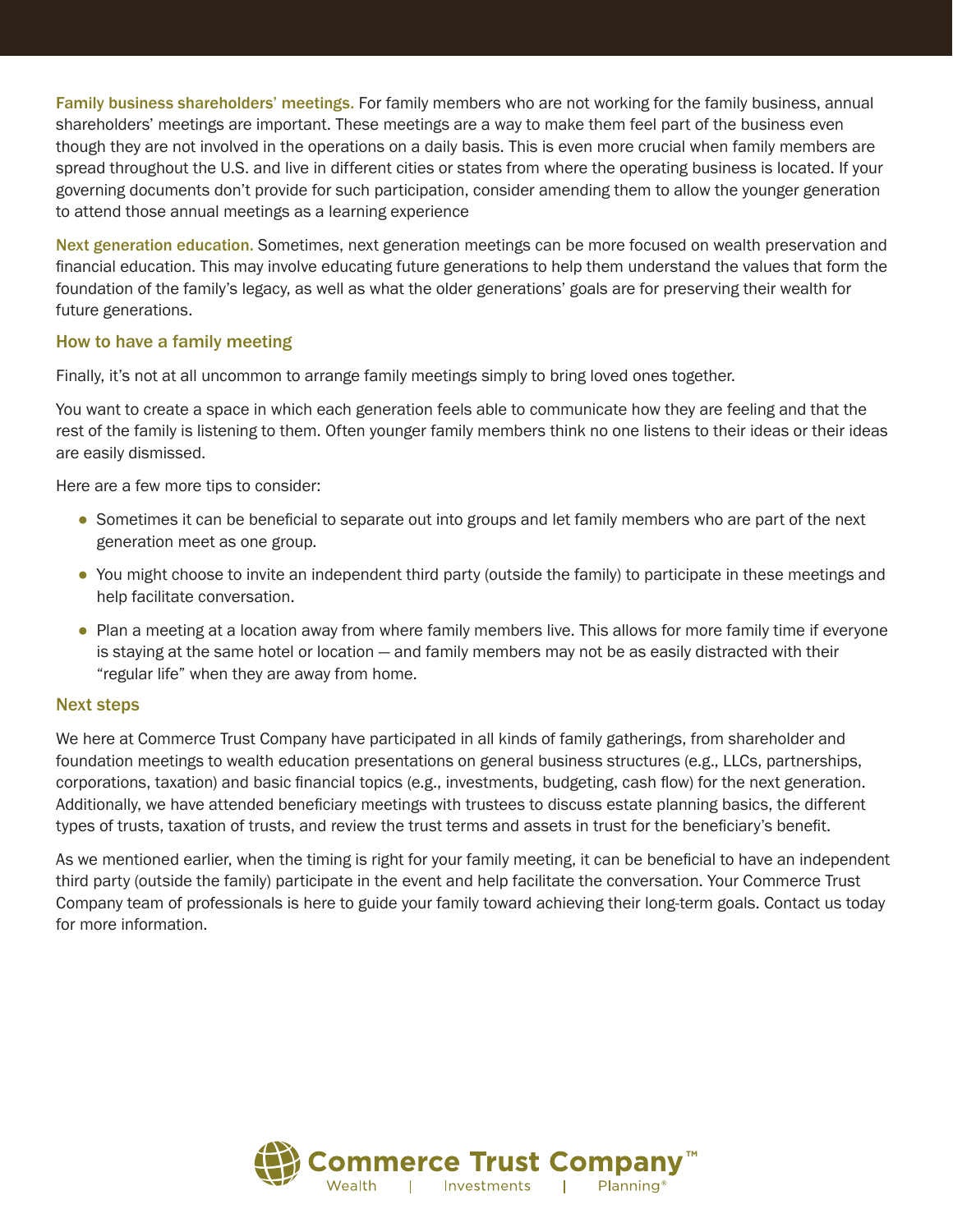The opinions and other information in the commentary are provided as of May 27, 2022. This summary is intended to provide general information only, and may be of value to the reader and audience.

This material is not a recommendation of any particular investment or insurance strategy, is not based on any particular financial situation or need, and is not intended to replace the advice of a qualified tax advisor or investment professional. While Commerce may provide information or express opinions from time to time, such information or opinions are subject to change, are not offered as professional tax, insurance or legal advice, and may not be relied on as such.

Data contained herein from third-party providers is obtained from what are considered reliable sources. However, its accuracy, completeness or reliability cannot be guaranteed.

Commerce does not provide tax advice or legal advice to customers. Consult a tax specialist regarding tax implications related to any product and specific financial situation.

Commerce Trust Company is a division of Commerce Bank.



1-855-295-7821 | commercetrustcompany.com